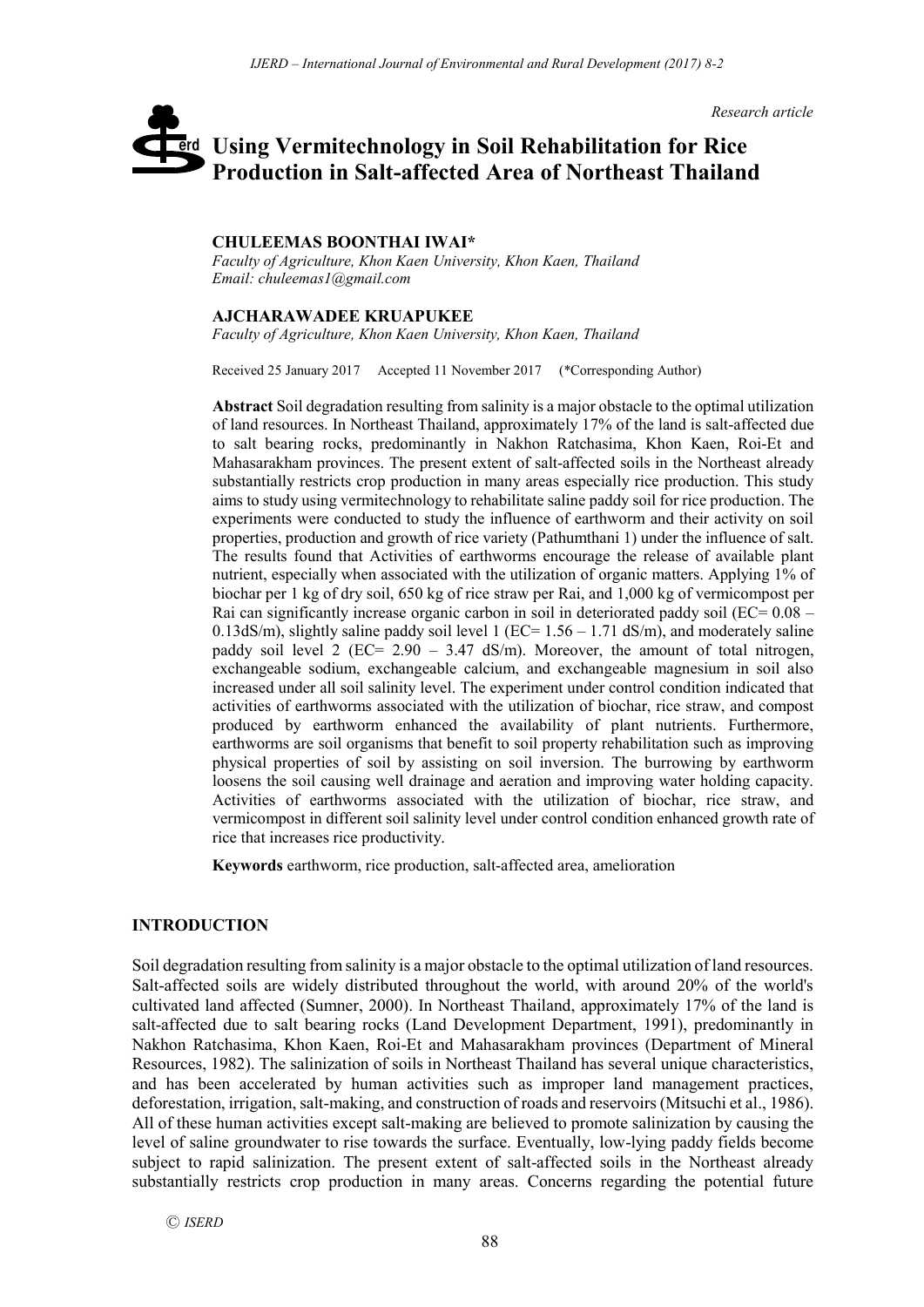expansion of areas of salt-affected soils and their effects on land and water resources have been reported to be one of the most important issues for farmers who live in affected areas (Kohyama and Subhasaram, 1993; Topark-Ngarm, 2010).

Soil salinity has become a serious threat to crop productivity. Many previous studies (Keren, 2000; Levy, 2000; Liang et al., 2003; Sardinha et al., 2003) have reported on the adverse effects of excessive amounts of salts on the physical and chemical properties of soils and on plant growth and yield. Salt-affected soils exhibit unique structural problems resulting from soil physical processes such as slaking, swelling, and dispersion of clay, which in turn cause degradation of soil structure (Boivin et al., 2004; Tejada and Gonzalez, 2005). These structural changes can affect water and air movement, plant available water holding capacity, root penetration, seedling emergence, and runoff and erosion, as well as tillage and sowing operations (Oster and Jayawardane, 1998). Salinity also affects soil chemical properties through the presence of high soluble salt concentrations (Sumner, 2000). This alters the osmotic and matric potential of the soil solution, thereby adversely affecting soil microbial communities and their activity (Zahran, 1997; Sardinha et al., 2003; Rietz and Haynes, 2003). This in turn can have a negative influence on plant growth and yield (Marschner, 1995). In addition, changes in the proportions of exchangeable ions in the soil solution have osmotic and ionspecific effects that can produce imbalances in plant nutrients, including deficiencies of several nutrients, or conversely high levels of Na+ (Grattan and Grieve, 1999; Mengel and Kirkby, 2001). In order to solve such problems, expansion of amelioration actions and improved management practices are needed to reclaim salt-affected soils (Qadir et al., 2001; Suarez, 2001; Barrett-Lennard, 2002).

The amelioration of salt-affected soils can be accomplished through many effective methods, such as water leaching, chemical remediation, and phytoremediation (Sharma and Minhas, 2005; Qadir et al., 2007). The amelioration of salt-affected soils using chemical agents, including gypsum, calcite, calcium chloride and organic matter (farmyard manure, green manure, organic amendments, and municipal solid waste), is a successful approach that has been implemented worldwide (Mitchell et al., 2000; Hanay et al., 2004; Sharma and Minhas, 2005; Tejada et al., 2006). According to Melero et al. (2007), the application of organic matter conditioners has become a common practice in saltaffected areas in the last several decades and constitutes an important method of soil regeneration and fertility enhancement. The application of organic matter for soil remediation is considered essential for sustainable land use and crop productivity.

Vermitechnology has been developed as a means of using earthworm converting wastes into value-added products which can be utilized for improving soil structure and fertility. Agro wastes could effectively be tapped for resource recovery through vermicomposting technology to produce a product for use in land rehabilitation. Adding compost or vermicompost to soils can help to replenish soil organic carbon which can help to improve soil health and promote further primary productivity (Iwai et al., 2010; 2011; Lal, 2004;).

Earthworms are known to have beneficial effects on the physical, chemical and biological properties of soils, and thereby contribute to increased plant growth and crop yields in both natural and managed ecosystems (Edwards and Bohlen, 1996; Edwards, 1998). Their beneficial effects have been attributed to improvements in soil properties and structure, greater availability of mineral nutrients to plants (Gilot, 1997), and enhanced microbial populations and activity, thereby producing biologically active metabolites such as plant growth regulators (Doube et al., 1997).

#### **OBJECTIVE**

The objective of this study was to investigate the effectiveness of vermitechnology for alleviating salt-affected soils, and to determine the effect of these amendments on the rice production in Northeast of Thailand.

## **METHODOLOGY**

#### **Preparation of Soil and Vermicompost**

Ⓒ *ISERD*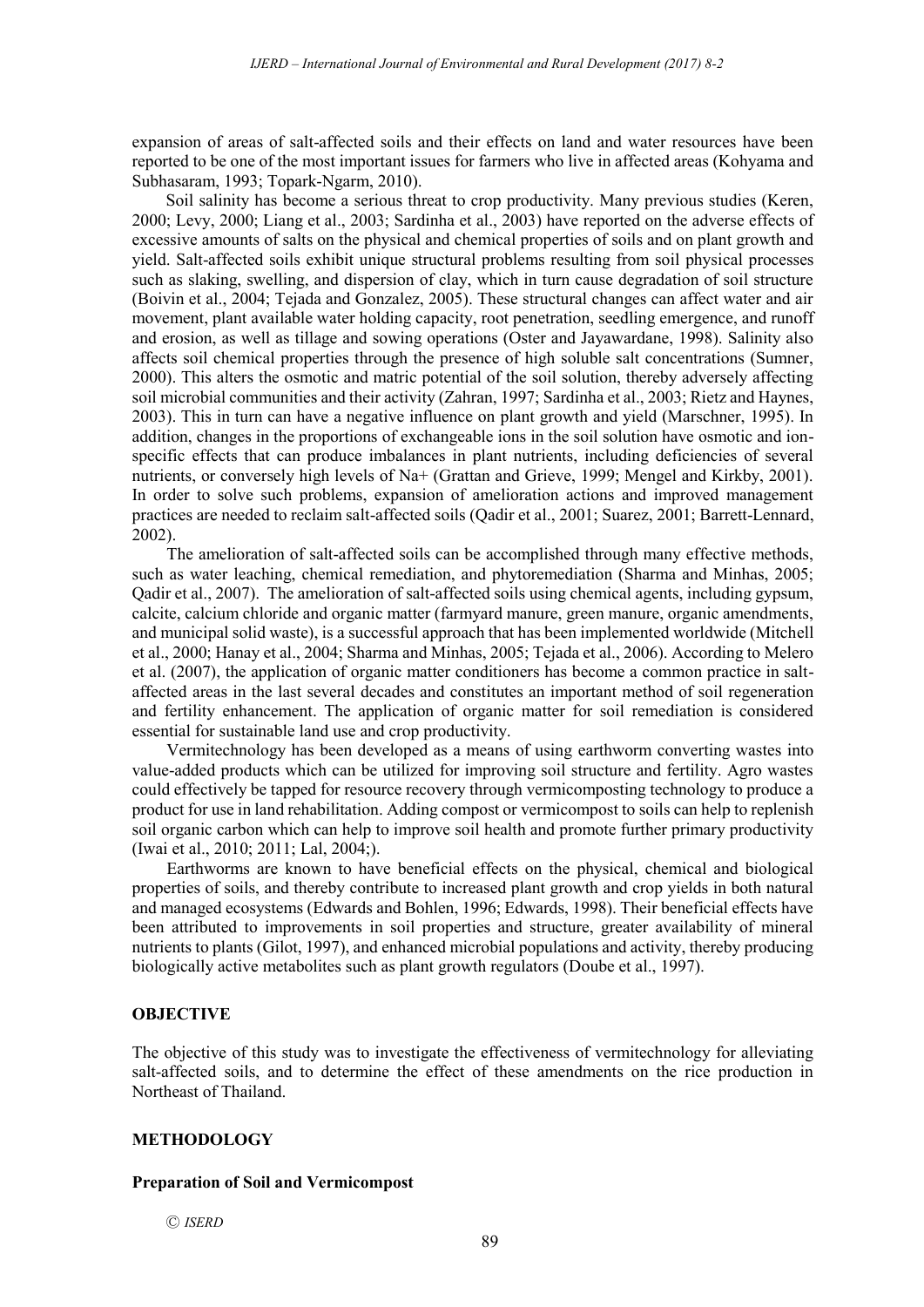An experiment was carried out to investigate the effects of vermicompost produced on soil properties of different level of saline soils on the growth of rice under greenhouse conditions at Khon Kaen University, Thailand, during the rainy season of 2015. The soil was air-dried and passed through a 2 mm mesh to remove stones and other debris. The initial physical and chemical properties of the soils before the start of the experiment are shown in Table 1. Vermicompost were prepared in a laboratory of the Land Resources and Environment Department, Faculty of Agriculture, Khon Kaen University. They were produced from cassava waste materials incubated for two months in black plastic pots. The earthworm species used to produce the vermicompost was Eudrilus eugeniae. The chemical properties of the vermicompost used are shown in Table 1.

| Parameter                    | Soil   | Biochar  | Vermicompost |
|------------------------------|--------|----------|--------------|
| Soil texture                 | loam   |          |              |
| Sand $(\% )$                 | 49.9   |          |              |
| $Silt (\%)$                  | 38.1   |          |              |
| Clay $(\% )$                 | 12.0   |          |              |
| OM(%)                        | 0.63   | 16.40    | 8.37         |
| $EC$ (dS/m)                  | 0.09   | 2.85     | 2.20         |
| pH(1:5)                      | 6.32   | 6.34     | 6.84         |
| Total N $(\%)$               | 0.059  | 0.16     | 0.77         |
| Extractable P (ppm)          | 2.94   | 2,543.53 | 2,309.52     |
| Exchangeable $K^+$ (ppm)     | 56.14  | 5,886.65 | 7,683.94     |
| Exchangeable $Na+$ (ppm)     | 48.89  | 113.45   | 142.34       |
| Exchangeable $Ca^{2+}$ (ppm) | 930.90 | 3,084.95 | 13,675.76    |
| Exchangeable $Mg^{2+}$ (ppm) | 81.38  | 669.86   | 1.992.63     |

**Table 1 Chemical characteristic of soil, biochar and vermicompost used for experiments** 

## **Experimental Design**

The experiments were conducted to study the influence of earthworm and their activity on soil properties, production and growth of rice variety (Pathumthani 1) under the influence of salt. The experiment was laid out in a completely randomized design (CRD) with three replications. Three level of saline soils were used, in deteriorated paddy soil ( $EC = 0.08 - 0.13$ dS/m), slightly saline paddy soil level 1 (EC=  $1.56 - 1.71$  dS/m), and moderately saline paddy soil level 2 (EC=  $2.90 -$ 3.47 dS/m). Seven treatments were compared:  $T1 =$  control;  $T2 =$  biochar (BC1%);  $T3 =$  biochar (BC1%)+earthworms (20 individuals pot-1);  $T4 =$  rice straw 650 kg/rai;  $T5 =$  rice straw 650 kg/rai)+earthworms (20 individuals pot-1);  $T6 =$  vermicompost (VMC) 1,000 kg/rai;  $T6 =$ earthworms (20 individuals pot-1). Seven kilograms of 2 mm sieved air-dried soil were placed in each black plastic pot of 30 cm height and 25 cm diameter for each treatment.

**Table 2 The results of vermitechnology with different amendments on Rice production in deteriorated paddy soil (EC= 0.08 – 0.13 dS/m)**

| Treatments                  | Spikelet<br>number | Yield )kg./Rai( | $1000$ grain weight $)g$ |
|-----------------------------|--------------------|-----------------|--------------------------|
| Soil                        | 12.33              | 816.00 ab       | $25.40$ ab               |
| soil add earthworm (EW)     | 13.67              | 849.20 ab       | 26.87a                   |
| soil add biochar (BC)       | 11.33              | 705.10 bc       | 25.90a                   |
| soil add BC and EW          | 14.33              | 1,000.51a       | 26.77a                   |
| soil add rice straw         | 12.00              | 512.09c         | 23.33 b                  |
| soil add rice straw and EW  | 13.33              | 599.47 bc       | 26.23a                   |
| soil add vermicompost (VMC) | 14.67              | 817.12 ab       | 26.37a                   |
| soil add VMC and EW         | 16.00              | 1,024.38 a      | 27.17a                   |
| f-test                      | ns                 | **              | **                       |
| CV <sub>0</sub>             | 20.18              | 14.27           | 4.04                     |

*Note: Values are mean*  $\pm$  *standard deviation. Means with the same letter in the same column are not significantly different (P>0.05)*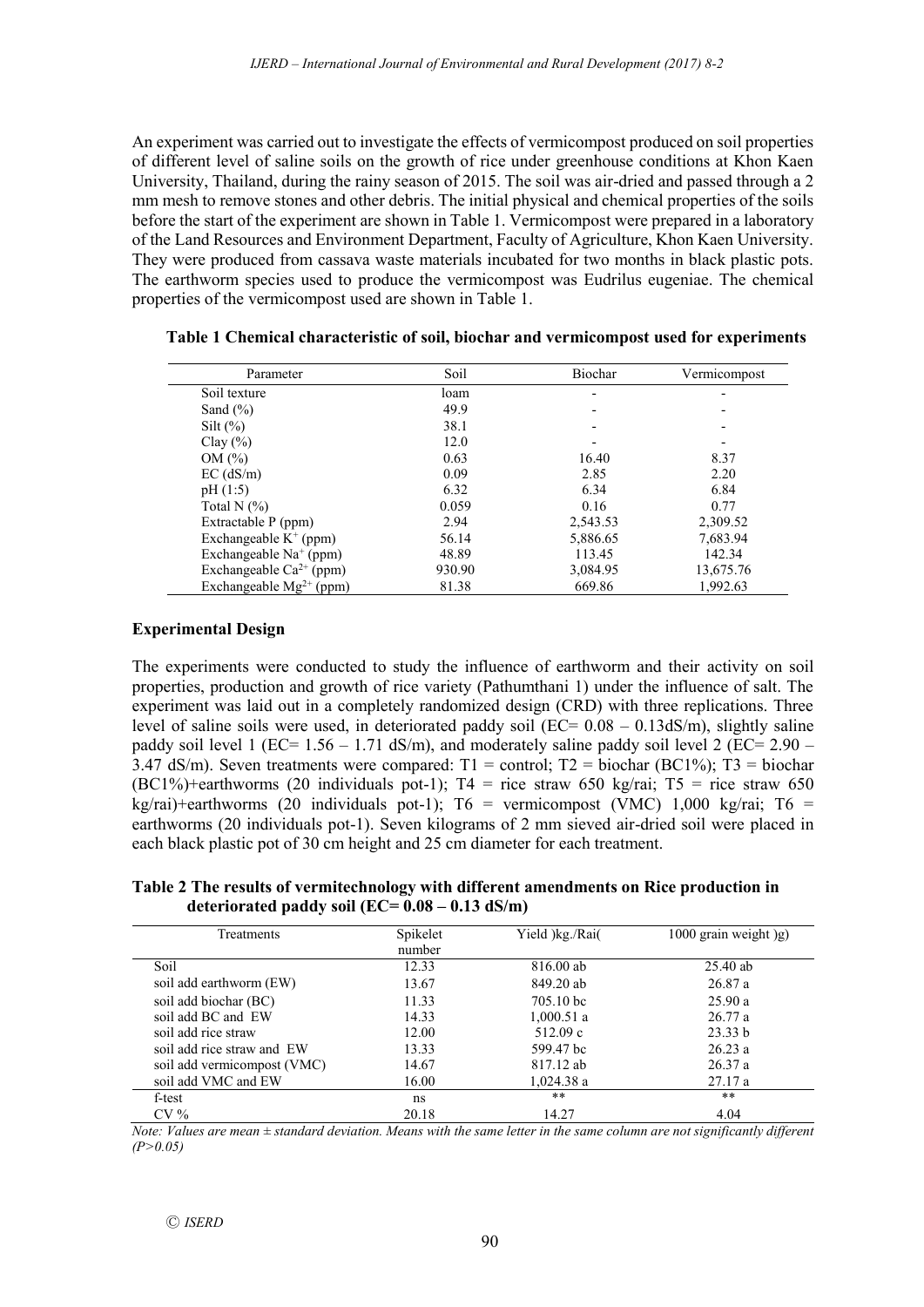| Table 3 Results of vermitechnology with different amendments on Rice production in slightly |  |
|---------------------------------------------------------------------------------------------|--|
| saline paddy soil level 1 (EC= $1.56 - 1.71$ dS/m)                                          |  |

| <b>Treatments</b>           | Spikelet<br>number | Yield )kg./Rai( | 1000 grain weight )g) |
|-----------------------------|--------------------|-----------------|-----------------------|
| Soil                        | 7.33               | $496.00$ bc     | 24.60                 |
| soil add earthworm (EW)     | 8.67               | 593.90 abc      | 26.30                 |
| soil add biochar (BC)       | 6.33               | 482.85 bc       | 25.30                 |
| soil add BC and EW          | 9.33               | 751.44 ab       | 26.43                 |
| soil add rice straw         | 7.00               | 385.21 c        | 23.80                 |
| soil add rice straw and EW  | 8.33               | 635.48 abc      | 26.53                 |
| soil add vermicompost (VMC) | 9.67               | 763.06 ab       | 26.67                 |
| soil add VMC and EW         | 11.00              | 878.00 a        | 27.07                 |
| f-test                      | ns                 | $***$           | ns                    |
| $CV\%$                      | 32.11              | 21.06           | 5.02                  |

*Note: Values are mean ± standard deviation. Means with the same letter in the same column are not significantly different (P>0.05)*

#### **Plant Data Collection**

The growth and rice production were measured.

#### **Soil Analyses**

Triplicate soil samples were collected at a depth of 0–10 cm by taking a soil core from each pot at the end of the experiment. The soil samples were analyzed for soil physical and chemical properties at the laboratory of the Land Resources and Environment section, Faculty of Agriculture, Khon Kaen University. Soil texture was determined by a hydrometer (Bouyoucos, 1951). Soil pH was determined in a 1:2.5 soil to water solution by a pH meter. Electrical conductivity (ECe) in saturated paste extracts was measured following the method described by the United States Department of Agriculture (USDA, 1954). Cation exchange capacity (CEC) was determined by the 1 N ammonium acetate method (Black, 1965), and total soil organic carbon (SOC) was determined by the method of Walkley and Black (1934). Total nitrogen (TN) was measured by the Kjeldahl method (Bremner, 1960). Extractable phosphorus (Extr. P) was determined by the Bray II method (Bray and Kurtz, 1945). Exchangeable potassium (Exch. K+), sodium (Exch. Na+), calcium (Exch. Ca2+) and magnesium (Exch. Mg2+) were extracted with 1 N ammonium acetate (pH 7.0) (Schollerger and Simmon, 1945). The concentrations of  $K<sup>+</sup>$  and Na+ from these extracts were analyzed by flame photometry, while those of Ca2+ and Mg2+ were analyzed by atomic absorption spectrometry following a standard procedure.

## **Statistical Analysis**

The data collected were analyzed statistically using analysis of variance (ANOVA) techniques. Treatment means were compared by the Least Significant Difference (LSD) method at the 5% level. All data analysis was done using Statistix 8.0 (Analytical Software, 2003).

## **RESULTS AND DISCUSSION**

The results found that Activities of earthworms encourage the release of available plant nutrient, especially when associated with the utilization of organic matters. Applying 1% of biochar per 1 kg of dry soil, 650 kg of rice straw per Rai, and 1,000 kg of vermicompost per Rai can significantly increase organic carbon in soil in deteriorated paddy soil ( $EC = 0.08 - 0.13$ dS/m), slightly saline paddy soil level 1 (EC=  $1.56 - 1.71$  dS/m), and moderately saline paddy soil level 2 (EC=  $2.90 -$ 3.47 dS/m). Moreover, the amount of total nitrogen, exchangeable sodium, exchangeable calcium, and exchangeable magnesium in soil also increased under all soil salinity level. The experiment under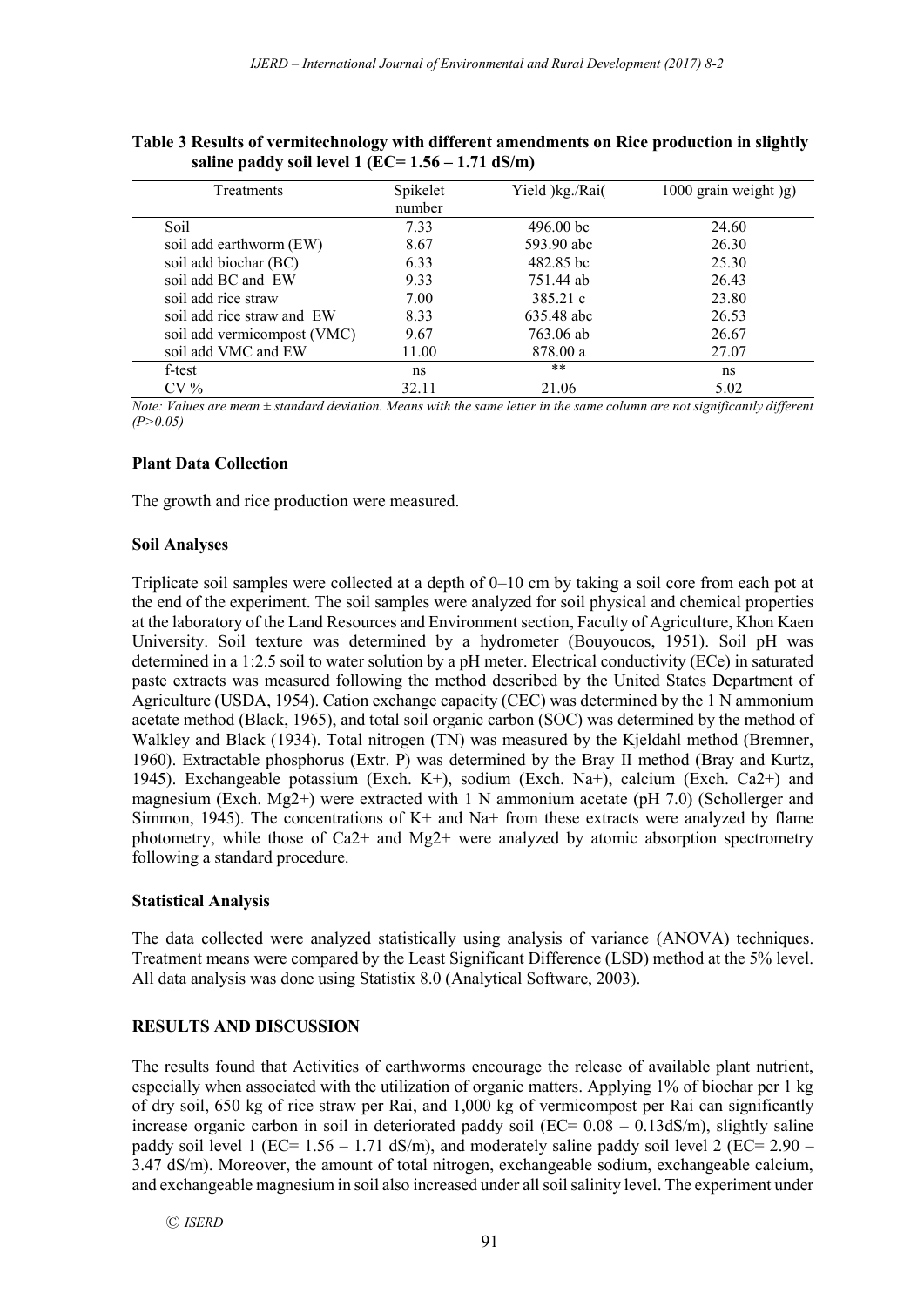control condition indicated that activities of earthworms associated with the utilization of biochar, rice straw, and compost produced by earthworm enhanced the availability of plant nutrients.

| Treatments                  | Spikelet<br>number | Yield )kg./Rai( | 1000 grain weight )g) |
|-----------------------------|--------------------|-----------------|-----------------------|
| Soil                        | 5.33               | 314.56          | 22.50                 |
| soil add earthworm (EW)     | 6.67               | 460.41          | 23.90                 |
| soil add biochar (BC)       | 4.33               | 457.14          | 23.37                 |
| soil add BC and EW          | 6.67               | 480.00          | 23.57                 |
| soil add rice straw         | 5.00               | 400.54          | 23.07                 |
| soil add rice straw and EW  | 5.00               | 459.32          | 23.43                 |
| soil add vermicompost (VMC) | 6.33               | 521.36          | 23.20                 |
| soil add VMC and EW         | 8.00               | 535.51          | 24.53                 |
| f-test                      | ns                 | ns              | ns                    |
| $CV\%$                      | 37.63              | 18.41           | 3.44                  |

|                                                                 | Table 4 The results of vermitechnology with different amendments on Rice production in |
|-----------------------------------------------------------------|----------------------------------------------------------------------------------------|
| moderately saline paddy soil level 2 ( $EC = 2.90 - 3.47$ dS/m) |                                                                                        |

*Note: Values are mean ± standard deviation. Means with the same letter in the same column are not significantly different (P>0.05)*

## **CONCLUSION**

The above results showed the beneficial effects of earthworm and vermicompost application in increasing the rice growth and production. The results of soil analysis showed that application of vermicompost significantly increased soil organic carbon, CEC and soil N, P and K contents. Organic amendments can thus serve as a source of essential nutrients for plants as well as contributing to improved soil properties. In addition, these amendments increased exchangeable K+, Ca2+ and  $Mg2$ + while decreasing exchangeable Na+ in the saline soil, thereby reducing soil salinity. These results suggest that the use of earthworm and vermicompost is likely to be helpful for both alleviating salinity and improving crop productivity in salt-affected areas. The addition of earthworms as soil conditioners can also contribute to improved physical, chemical and biological properties of the soil and thereby increase its nutritive value for plants.

## **ACKNOWLEDGEMENTS**

The author thanks the Integrated Water Resource Management Research and Development Center in Northeast Thailand and The Research Developing and Learning Centre on Earthworm for Agriculture and Environment, Khon Kaen University and Khon Kaen Research Fund on the research project "Using Agro-industrial Waste with Chicken manure in Vermicomposting for Soil Rehabilitation and Rice Productivity".

## **REFERENCES**

Analytical Software. 2003. Statistix 8, User's manual. Analytical software, Tallahasse.

- Barrett-Lennard, E.G. 2002. Restoration of saline land through revegetation. Agricultural Water Management 53: 213-226, DOI: 10.1016/S0378-3774(01)00166-4
- Boivin, P., Saejiew, A., Grunberger, O. and Arunin, S. 2004. Formation of soils with contrasting textures by translocation of clays rather than ferrolysis in flooded rice fields in Northeast Thailand. European Journal of Soil Science, 55, 713-724, DOI: 10.1111/j.1365-2389.2004.00644.x

Edwards, C.A. 1998. The use of earthworms in the breakdown and management of organic wastes. In Edwards CA (ed.), Earthworm Ecology. CRC Press, Boca Raton, FL, 327-354.

Gomez, E., Ferreras, L., Toresani, S., Ausilio, A. and Bisaro, V. 2001. Changes in some soil properties in a Vertic Argiudoll under short term conservation tillage. Soil Tillage Research, 61, 179-186, DOI: 10.1016 /S0167-1987(01)00193-3